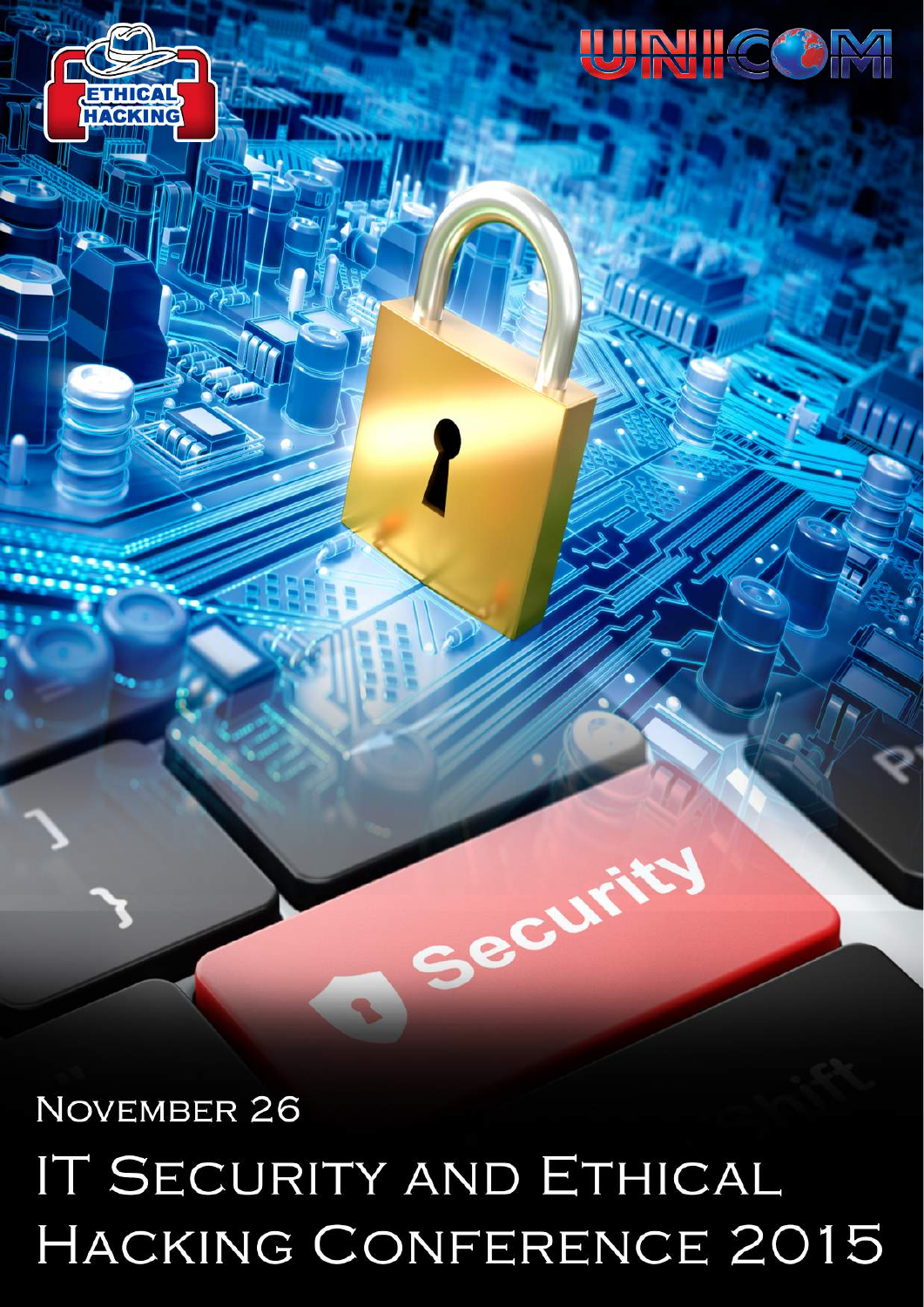

# **Table of Contents**

| <b>About The Conference</b>               | 3              |
|-------------------------------------------|----------------|
| <b>Benefits of Sponsorship</b>            | $\overline{4}$ |
| <b>Previous Sponsors Feedbacks</b>        | 5              |
| <b>Sponsorship Packages</b>               | 6              |
| <b>Additional Sponsorship Opportunity</b> | $\overline{7}$ |
| <b>Contact Sponsorship Team</b>           | 8              |

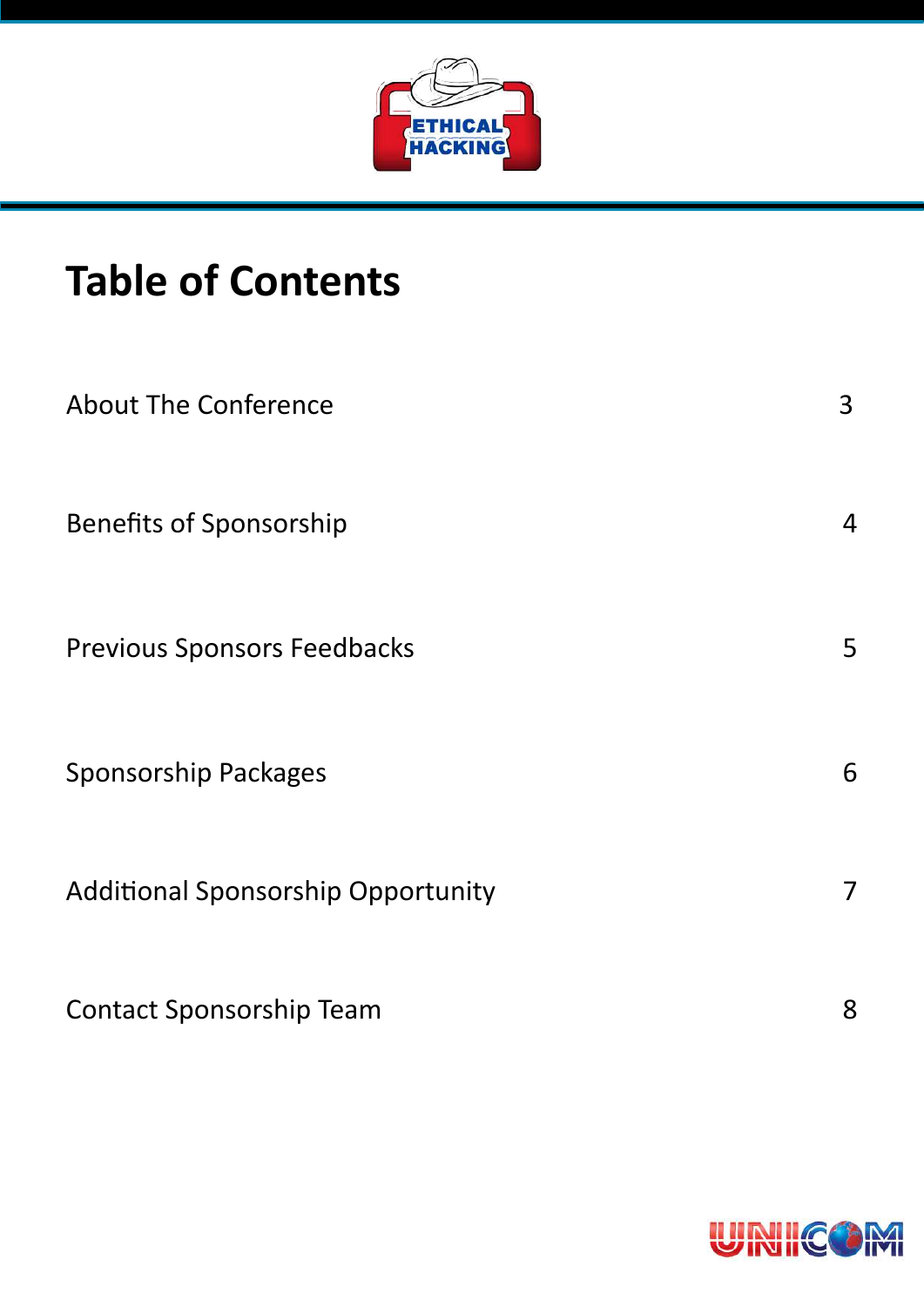

#### **ABOUT THE CONFERENCE**

The IT Security and Ethical Hacking Conference - 2015 will be a unique event in Bangalore, where the best of minds in the hacking world and the IT Security experts, leaders in the information security industry and the cyber community along with the professionals on cyber security meet face-to -face to join their efforts to co-operate in addressing the most topical issues of the Internet Security space..

This will be the Second edition of the Conference. The Conference will be held in Bangalore, on 26th November, 2015 and will get together industry leaders, Academia and ethical hackers, IT Security experts to share knowledge and leading-edge ideas about information security and everything related to it.

The daylong event, will be directed towards managing and securing digital information and will have participants from different fields who will address key issues of information technology. Technical Speakers will present on 0-Day Vulnerabilities, Exploits Hacks, Internet Censorship and National Security Issues etc.

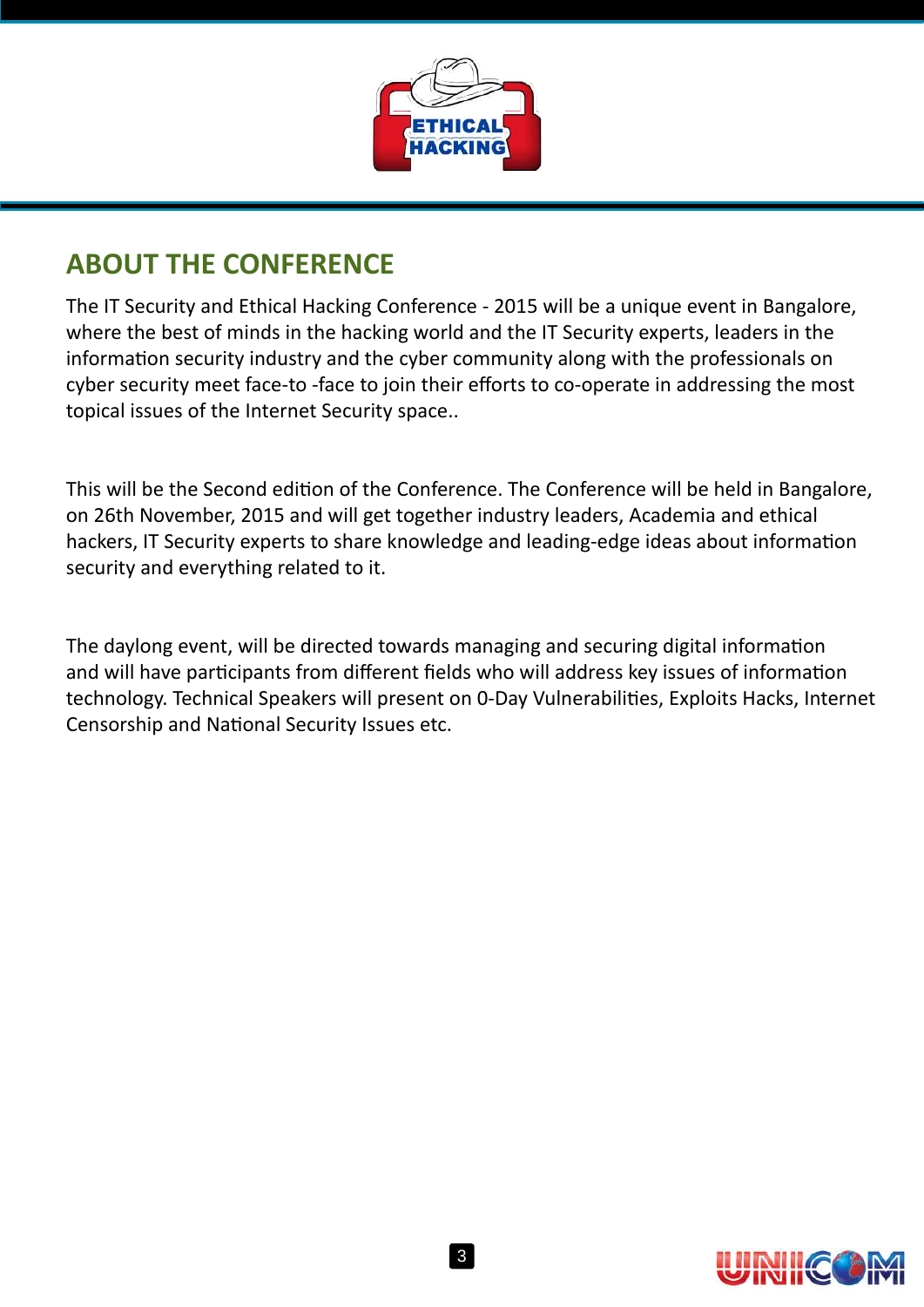

# **Benefits of Sponsorship**

#### **Value Proposition:**

As a sponsor you have opportunity to engage with the potential buyers on three levels:

- $\vee$  The audience at these events comprises techno executives who have paid to attend and have a strong interest in the topic.
- The conference programmes are aimed at organizations facing business challenges right now and in the near future who are seeking guidance and solutions to help ensure that sponsors meet serious potential new customers.
- $\vee$  Sponsorship includes opportunities for(i) presenting (ii) participating in a panel (iii) branding (iv) delivering webinars (v) receiving the full attendee list. Please click on the links above for information about the opportunities and packages available.
- $\vee$  Sponsors will thus engage with potential buyers on multiple levels:
- Formal: via Presentations, panel sessions
- Informal: through meetings and networking
- Follow-up: sponsors receive a delegate list after the event with full contact details
- Pre and post-event: presenting webinars
- $\vee$  If you sponsor either of these events you can be included as a sponsor of the other at no additional cost.

The whole day is geared towards maximizing discussion and networking. Sponsors are encouraged to sit with the delegates during sessions so that they can be a key part of the discussions.

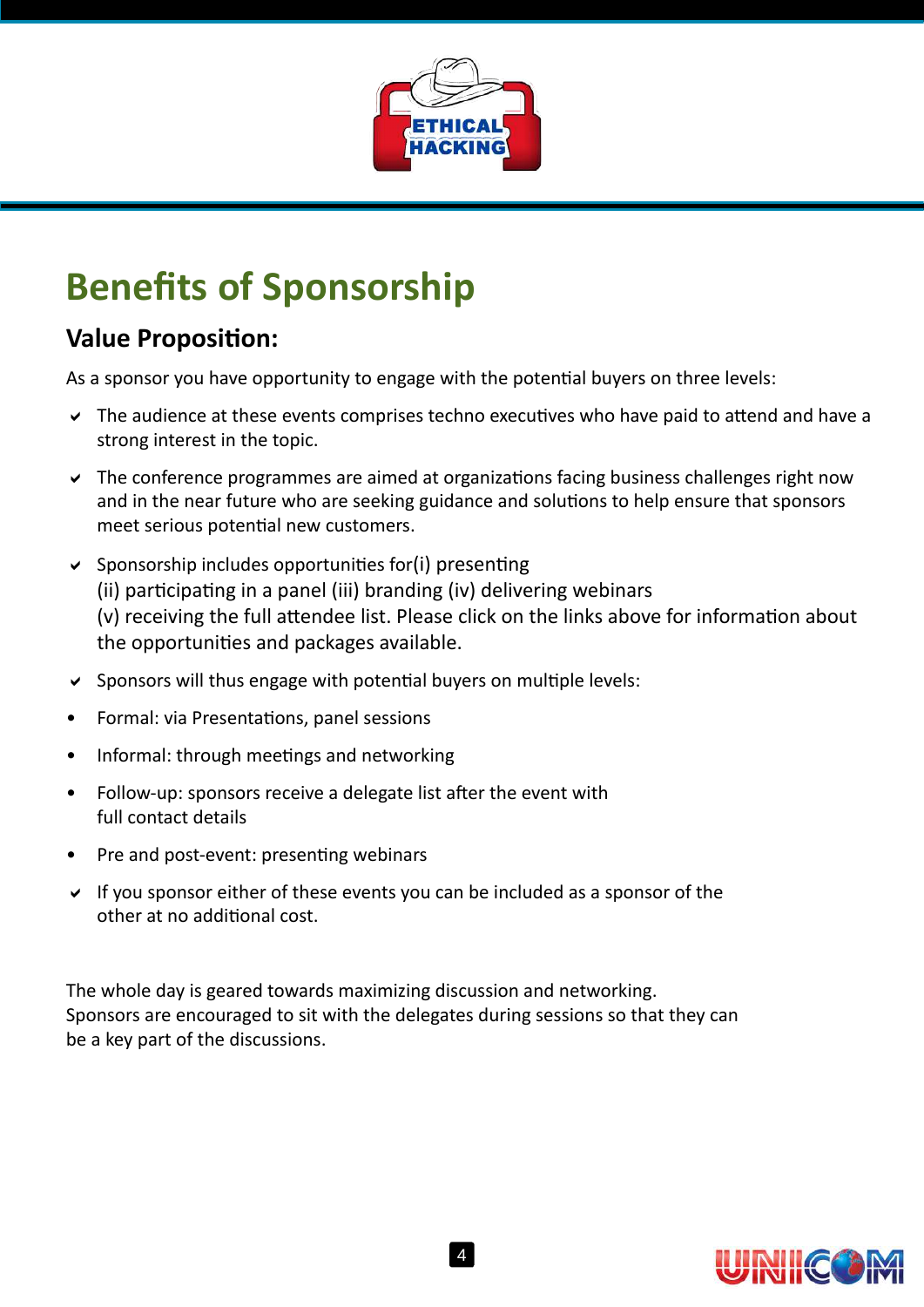

## **Sponsorship Packages**

| Features                                                                                                                                                      | Platinum | Gold   | Silver         | <b>Bronze</b> |
|---------------------------------------------------------------------------------------------------------------------------------------------------------------|----------|--------|----------------|---------------|
| Pre-event 45 minute Webinar featuring a presenter from<br>your company - this will be hosted and promoted by<br>UNICOM (date and topic to be mutually agreed) |          |        |                |               |
| Pre-event email broadcast (40,000 contacts) announcing<br>your participation                                                                                  |          |        |                |               |
| Co-hosting the drinks reception                                                                                                                               |          |        |                |               |
| 100 word company profile on website                                                                                                                           |          |        |                |               |
| 50 word company profile on website                                                                                                                            |          | √      |                |               |
| 30 minute presentation (subject to approval of review<br>panel) - Platinum sponsors billed as 'Keynote'                                                       |          |        |                |               |
| Seat on panel session                                                                                                                                         |          |        |                |               |
| Company profile included on delegate memory sticks                                                                                                            |          |        |                |               |
| Logo Branding on Brochure                                                                                                                                     |          |        |                |               |
| Brief Introduction of your company to the audience.                                                                                                           |          |        |                |               |
| Number of persons attending with full access to all<br>sessions of the programme.                                                                             | 6        | 4      | $\overline{2}$ | 2             |
| Logo branding on delegate packs                                                                                                                               |          | ٦I     |                |               |
| Logo and link on website                                                                                                                                      |          |        |                |               |
| Delegate list (Including full contact details) after the<br>event                                                                                             |          |        |                |               |
| Delegate list (name & organisations) after the event                                                                                                          |          |        |                | $\sqrt{}$     |
| Prices (US Dollars)                                                                                                                                           | \$6500   | \$5000 | \$3750         | \$2950        |
| Prices (Sterling)                                                                                                                                             | £3850    | £2950  | £2250          | £1750         |

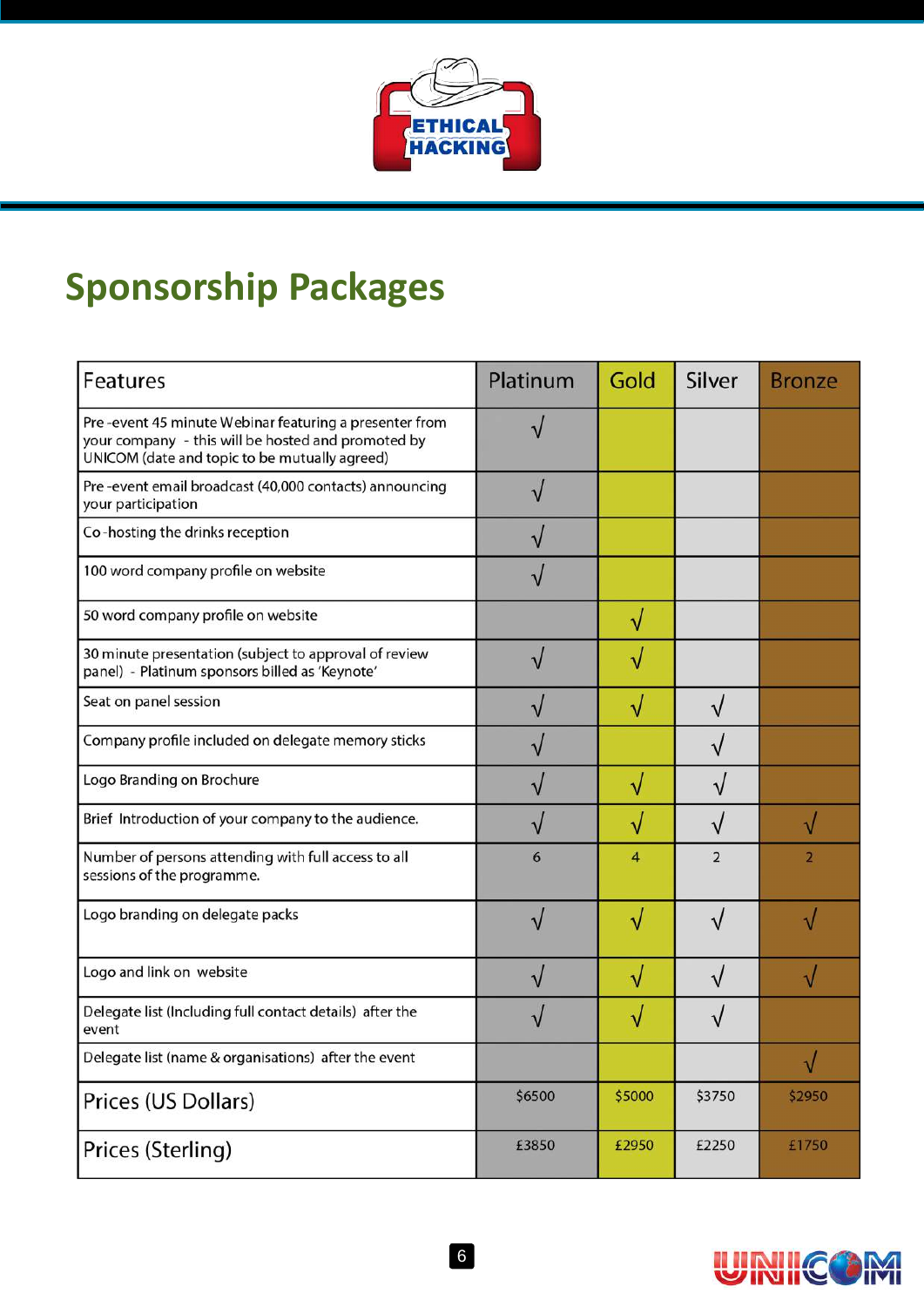

# **Additional Sponsorship Opportunity**

| Additional Sponsorship Opportunities Menu | Prices (US Dollars) | Price (Sterling) |
|-------------------------------------------|---------------------|------------------|
| Drinks reception co -sponsorship          | \$2000              | £1200            |
| Webinar sponsorship                       | \$3300              | £2000            |
| Sponsoring an email broadcast             | \$3300              | £2000            |
| Badge sponsorship                         | \$1500              | £950             |
| Memory stick sponsorship                  | \$1500              | £950             |
| Conference bag sponsor                    | \$1500              | £950             |